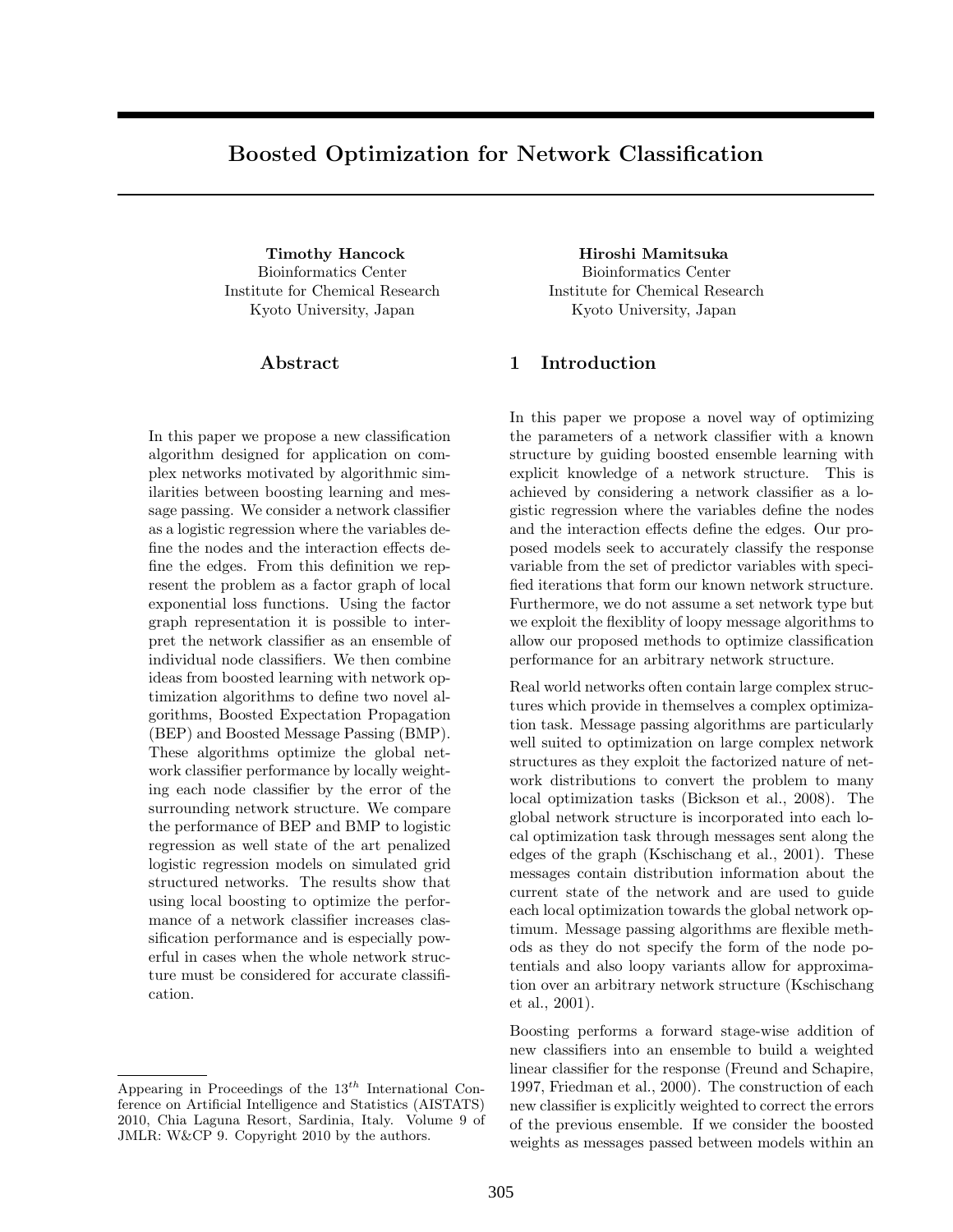already known boosted ensemble, then the process of optimizing each new ensemble member is analogous to optimizing a local potential function within a message passing regime.

In the paper we investigate the algorithmic similarity between message passing and boosted ensemble learning and propose two novel network classifier models, Boosted Expectation Propagation (BEP) and Boosted Message Passing (BMP). These models treat each node within a network classifier as a member of a boosted classifier for a common global response. The information used to estimate each ensemble member is constrained by the messages sent through the known network structure. In the next section we describe the structure of our network classifier by rephrasing a global network logistic regression as a factor graph with exponential loss functions as the local potential functions. We then describe the details of BEP and BMP and show that employing both methods will minimize the Conditional Kullback Leilber divergence about the known network structure. The performance of BEP and BMP is then evaluated on grid structured networks with simulated data and compared to state of the art LASSO (Tibshirani, 1996, Zou and Hastie, 2005) and ridge (Park and Hastie, 2007a) penalized logistic regression models.

## **2 Preliminaries**

Consider a classification problem with a binary response variable  $y \in [-1, 1]$  which assigns a label to each observation  $i = 1...N$ . There are *K* predictor variables  $X = [x_1, \ldots, x_K]$  which are organized into a network structure where  $ne(x_k)$  defines the set of variables that are connected neighbors of *x<sup>k</sup>* within the network. We define the set of network parameters to be  $\beta$  where  $\beta_k$  models each node effect and  $\beta_{km}$  models each edge effect. We additionally define an arbitrary function  $F(X)$  which defines the classification function over all *X*, and  $f_k = f_k(x_k, ne(x_k))$  the classification contribution given the local network structure defined by  $[x_k, ne(x_k)]$ . Further we define the marginal distribution of a node  $x_k$  to be  $q_k$  and denote message passed along edges within a network by *µ*.

## **3 Network Classifiers**

We construct our network classifier in the form of a standard logistic regression where each variable  $x_k$  is a network node and each edge is an interaction effect *xkxm*,

$$
P(y=1|X) = \frac{e^{F(X)}}{1 + e^{F(X)}}\tag{1}
$$

and,

$$
F(X) = \sum_{k} \left[ \beta_k x_k + \sum_{m \in ne(x_k)} \beta_{km} x_k x_m \right]
$$
 (2)

where  $\beta$  in (2) are the parameters to be estimated to maximize correct classification (1).

The task is to optimize the performance of our network classifier by accurately estimating the parameters  $\beta$ . This problem is made difficult by the increasing network size and complexity required for modern applications. Commonly this curse of dimensionality is overcome by using a feature selection approach such as the LASSO (Tibshirani, 1996, Zou and Hastie, 2005). However we argue that when the network structure is known a priori then a feature selection approach will break the structure of the network and lead to an invalid result. In this work we propose to directly use the network structure to overcome dimensionality and build an accurate classifier for realistic sized networks.

#### **3.1 Network Classifiers and Exponential Loss**

We reorganize (1) to see that maximizing the probability of correct classification is equivalent to maximizing an exponential potential function of the global network classifier,

$$
\frac{P(y=1|X)}{1 - P(y=1|X)} = e^{F(X)}.
$$
 (3)

To achieve optimal performance from the network the magnitude of  $F(X)$  must be increased in the direction of correct classification of  $y \in [-1, 1]$ .

An analogous procedure to maximizing the exponential potential of a network classifier can be found in minimizing its exponential loss. To convert (2) into an exponential loss requires flipping of the sign of the exponent,  $F(X)$ . Then assuming  $y \in [-1, 1]$  the general form of the exponential loss for a binary classifier can be stated (4),

$$
e^{-yF(X)} = e^{-y\sum_{k} \left[\beta_k x_k + \sum_{m \in ne(x_k)} \beta_k m x_k x_m\right]}.
$$
 (4)

Maximizing  $yF(X)$  in the direction of correct classification will reduce  $e^{-yF(X)}$ . This link between optimizing the performance of a logistic regression and minimizing an exponential loss has been previously observed with boosted learning (Friedman et al., 2000). Boosted models have a major advantages over standard logistic regression; specifically increased accuracy and resistance to over-fitting. Boosting's resistance to overfitting is a highly desirable property when considering constructing a classifier from a realistic sized network where the number of terms within the model can easily exceed the limits of standard logistic regression.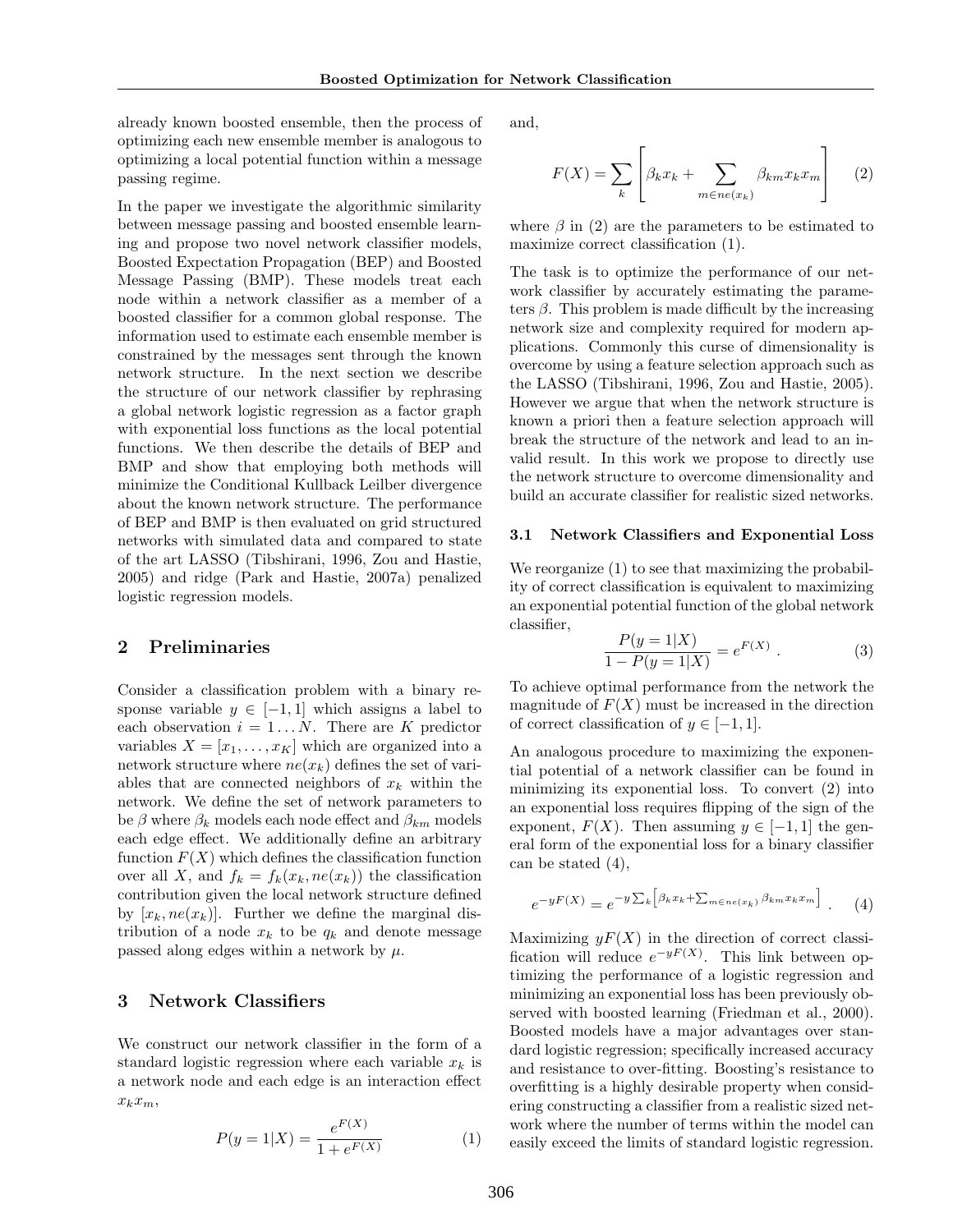### **3.2 Network Classifiers as an Ensemble of Factors**

From equation (4) we can observe that our problem can be expressed as separate exponential loss functions for each network node:

$$
e^{-yF(X)} = \prod_{k} e^{-y \left(\beta_k x_k + \sum_{m \in ne(x_k)} \beta_{km} x_k x_m\right)} \tag{5}
$$

The factorized form of (5) is equivalent to a factor graph view of the network classifier. Factor graphs provide a flexible framework for modeling an arbitrary network structure. A factor graph is a bipartite graph where the first set of nodes are the original network nodes, *X*, and the second set of nodes are the factor nodes,  $f_k$ , which are functional nodes that specify the dependency relationships between the network variables (Kschischang et al., 2001). In equation (5) each factor is defined to be the exponential loss of a local logistic regression involving node  $x_k$  and the interaction terms with its neighbors  $ne(x_k)$ . The entire network loss function (5) is then simply the combination of these local logistic regressions, similar to bagging (Breiman, 1996). We therefore can view a network classifier as an ensemble model of local node classifiers.

However, simply bagging the network factors is only making limited use of the known interaction structure within the classifier. A major advantage of the factor graph representation of a network is that it provides an easy entry point into message passing optimization algorithms (Kschischang et al., 2001) which are optimization algorithms designed for efficient parameter estimation of large complex network structures. Message passing algorithms are efficient as they assume that all information required to estimate the parameters of any node can be summarized as messages sent to that node from its neighbors. In this work we propose two algorithms for optimizing the parameters of large or complex network classifiers by combining ideas from boosting with two variants of message passing algorithms, Expectation Propagation (EP) (Minka, 2001) and loopy message passing (Murphy et al., 1999). We define the messages propagated through the network to be the combined exponential loss function of all neighboring nodes. These messages are then used as weights within the optimization at each local node classifier. Therefore in an analogous step to a boosted update the classifiers at each node are optimized to correctly classify errors made by the neighboring node classifiers. For completeness, in the following section we briefly describe boosting and then progress onto defining our proposed network classifier algorithms, Boosted Expectation Propagation (BEP) and Boosted Message Passing (BMP).

## **4 Boosting**

The boosting algorithm used in this paper is discrete Adaboost (Freund and Schapire, 1997) which constructs a linear combination of models  $F<sub>M</sub>(X)$  of individual classifiers  $f_m(X)$  (6),

$$
F_M(X) = \sum_{m=1}^{M} c_m f_m(X)
$$
 (6)

where  $c_m$  are the estimated coefficients for each model  $f_m(X)$  and each model produces a discrete classification for  $y \in [-1, 1]$ . Boosting iteratively performs a stage-wise addition of a new classifier  $f_m(X)$  to the current ensemble  $F_{m-1}(X)$  to minimize the exponential loss function:

$$
\text{Loss} = \underset{c_m}{\text{argmin}} \ w_{m-1} e^{-y c_m f_m(X)} \tag{7}
$$

At each iteration the minimization of (7) is achieved by a weighted parameter estimation of  $f_m(X)$ , where the weights  $w_{m-1} = e^{-yF_{m-1}(X)}$  are the errors of the previous ensemble. Then for each new model *c<sup>m</sup>* is estimated to weight the importance of  $f_m(X)$  to the overall ensemble. For each new model *c<sup>m</sup>* is estimated by (8),

$$
e_m = E_{w_{m-1}}[1_{y \neq \hat{f}_m(X)}]
$$
 and  $c_m = \frac{1}{2} \log \frac{1 - e_m}{e_m}$  (8)

where  $f_m$  are the predictions of  $f_m$  and  $e_m$  is the error of the ensemble with  $f_m(X)$  added.

## **5 Network Optimization**



Figure 1: Example node marginal *q<sup>k</sup>* in a factor graph.

Message passing and EP work by marginal estimation with respect to each variable within the network (Figure 1). Both EP and message passing define the marginal distribution,  $q_k$  of a variable  $x_k$  as the product of marginal contributions from all factors connected to  $x_k$  (9).

$$
q_k(x_k) = \prod_{i \in ne(x_k)} f_{ik} \tag{9}
$$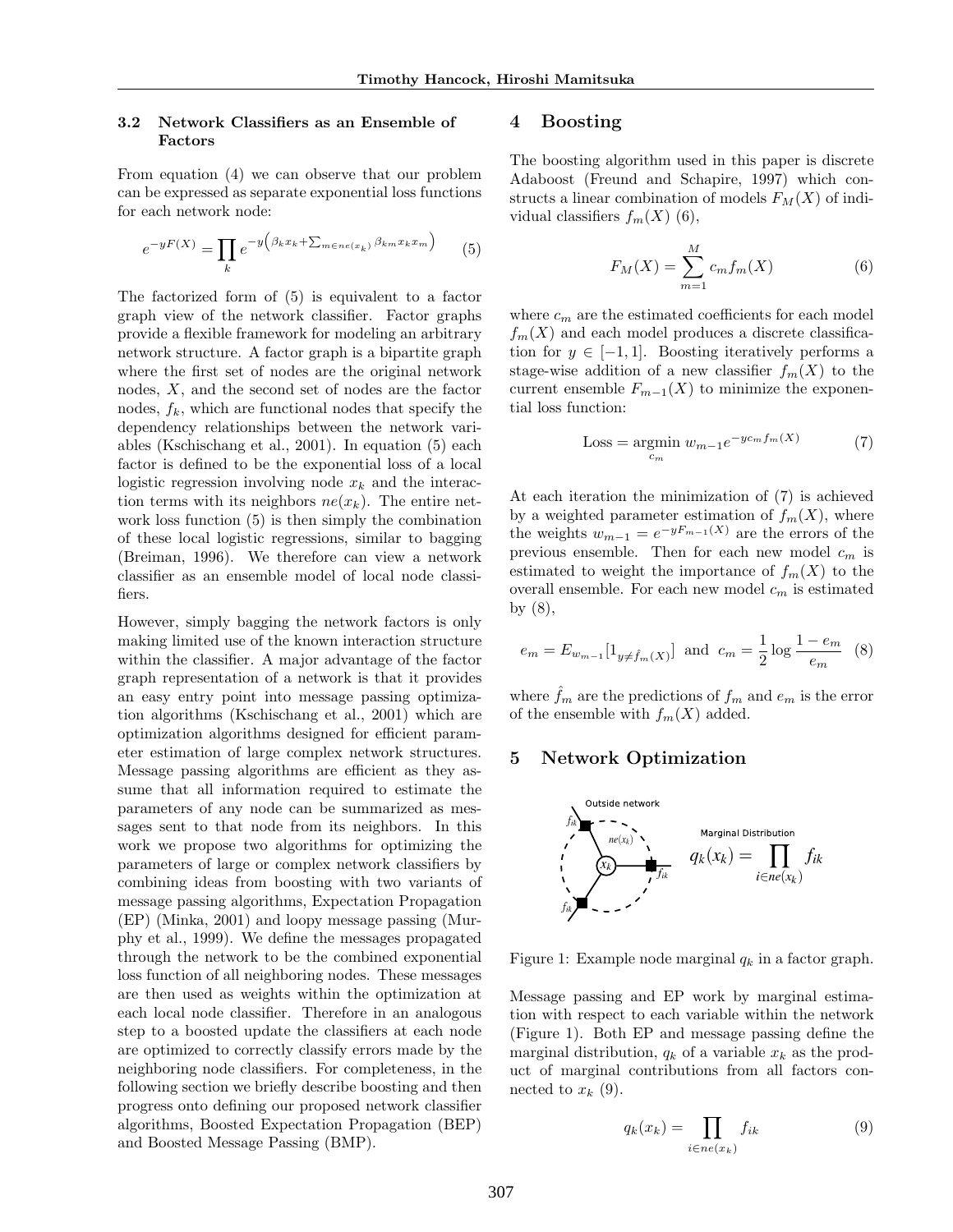The marginal distribution (9) contains contributions  $f_{ik}$  from each factor that specifies how  $x_k$  is connected to the rest of the network.

The final network posterior distribution is then simply the product of these marginal distributions,

$$
p(X) = \prod_{k} q_k(x_k) = \prod_{k} \prod_{i \in ne(x_k)} f_{ik} . \qquad (10)
$$

Both EP and message passing seek to maximize the overall network posterior (10) by locally optimizing each marginal contribution  $f_{ik}$ . For simplicity we represent the marginal contribution of each node as a pairwise contribution to  $x_k$  from each interaction term,

$$
f_{ik} = f_{ik}(x_k, x_i) = e^{-y(\beta_k x_k + \beta_{ik} x_k x_i)}.
$$
 (11)

## **6 Boosted Expectation Propagation (BEP)**

Expectation propagation is a way to efficiently and accurately model complex posterior distributions (Minka, 2001). Expectation Propagation (EP) consistently refines the estimates of each marginal contribution by a three step process:

1. Remove the effect of the marginal contribution  $f_{ik}$ from the current posterior.

$$
\hat{p}(X)^{/\hat{f}_{ik}} = \hat{p}(X)/\hat{f}_{ik}
$$

2. Re-estimate *fik* with knowledge of the surrounding network.

$$
\hat{f}_{ik} = \min\left\{\hat{p}(X)^{/\hat{f}_{ik}}f_{ik}\right\}
$$

3. Re-insert back into the network.

$$
\hat{p}(X) = Z(x_k)\hat{p}(X)^{/\hat{f}_{ik}}\hat{f}_{ik}
$$

where  $Z(x_k)$  is a normalizing constant for the marginal distribution of *xk*.

Considering the exponential form of our network classifier (2) and each marginal contribution (11) it is more efficient to work in the log space where steps (1) and (3) become simple linear operations. Additionally,  $\hat{p}(X)^{/\hat{f}_{ik}}$  can now be interpreted as the current estimate of the exponential loss of the network classifier minus the marginal contribution from the interaction between nodes *i* and *k*. The addition of the  $f_{ik}$ weighted by the current exponential loss of the network classifier is clearly a boosted update (7). Performing a boosted update at step (2) defines our Boosted Expectation Propagation (BEP) algorithm as iteration of these three steps until the classifer's performance converges - Algorithm 1.

Additionally, by performing the boosted update for step (2) in Algorithm 1 we add an extra parameter for every edge within the network, *cik*. The parameter  $c_{ik}$  is assigned to each edge and equates to  $1/2$ the log odds of classification with *fik* . Therefore the boosted update assigns a probabilistic weight to each edge within the network based on its importance to the overall network classification.

|       |                    |            |                                           | <b>Algorithm 1</b> Boosted Expectation Propagation                                |  |
|-------|--------------------|------------|-------------------------------------------|-----------------------------------------------------------------------------------|--|
| (BEP) |                    |            |                                           |                                                                                   |  |
|       |                    |            | 1: for $iter \in [1 \dots max_{iter}]$ do |                                                                                   |  |
| 2:    | for $x_k \in X$ do |            |                                           |                                                                                   |  |
| 3:    |                    |            | for $i \in ne(x_k)$ do                    |                                                                                   |  |
| 4:    |                    | Step 1:    |                                           |                                                                                   |  |
|       |                    |            |                                           | $\hat{p}(X)^{/\hat{f}_{ik}} \propto e^{-y\left(F(X) - c_{ik}\hat{f}_{ik}\right)}$ |  |
| 5:    |                    | $Step 2$ : |                                           |                                                                                   |  |
|       |                    |            |                                           | $f_{ik} = \min_{c_{ik}} \left\{ w_{ik} e^{-y c_{ik} f_{ik}} \right\}$             |  |
| 6:    |                    | Step 3:    | where $w_{ik} = \hat{p}(X)^{f_{ik}}$ .    | $\hat{p}(X) \propto w_{ik} e^{-y \tilde{f}_{ik}}$                                 |  |
|       | end for<br>7:      |            |                                           |                                                                                   |  |
| 8:    | end for            |            |                                           |                                                                                   |  |
|       | $9:$ end for       |            |                                           |                                                                                   |  |
|       |                    |            |                                           |                                                                                   |  |

## **7 Boosted Message Passing (BMP)**

Message passing algorithms are used to compute the marginal distribution of each node within a network (Kschischang et al., 2001). The most commonly employed message passing algorithm is the sum-product algorithm (Kschischang et al., 2001). The sum-product algorithm can estimate the node marginal distributions exactly for tree structured networks and through loopy variants allows for approximate marginal estimation for more complex network structures (Murphy et al., 1999). Simple variations of the sum-product algorithm such as the max-product algorithm, redefine the messages propagated such that they maximize the node marginal distributions. In this paper our goal is to optimize classification performance for arbitrary network structures. Therefore we employ a loopy max-product algorithm with a parallel message schedule. The parallel message schedule iterates the algorithm and requires every message within the network to be sent at each iteration.

There are two types of message propagated in the max-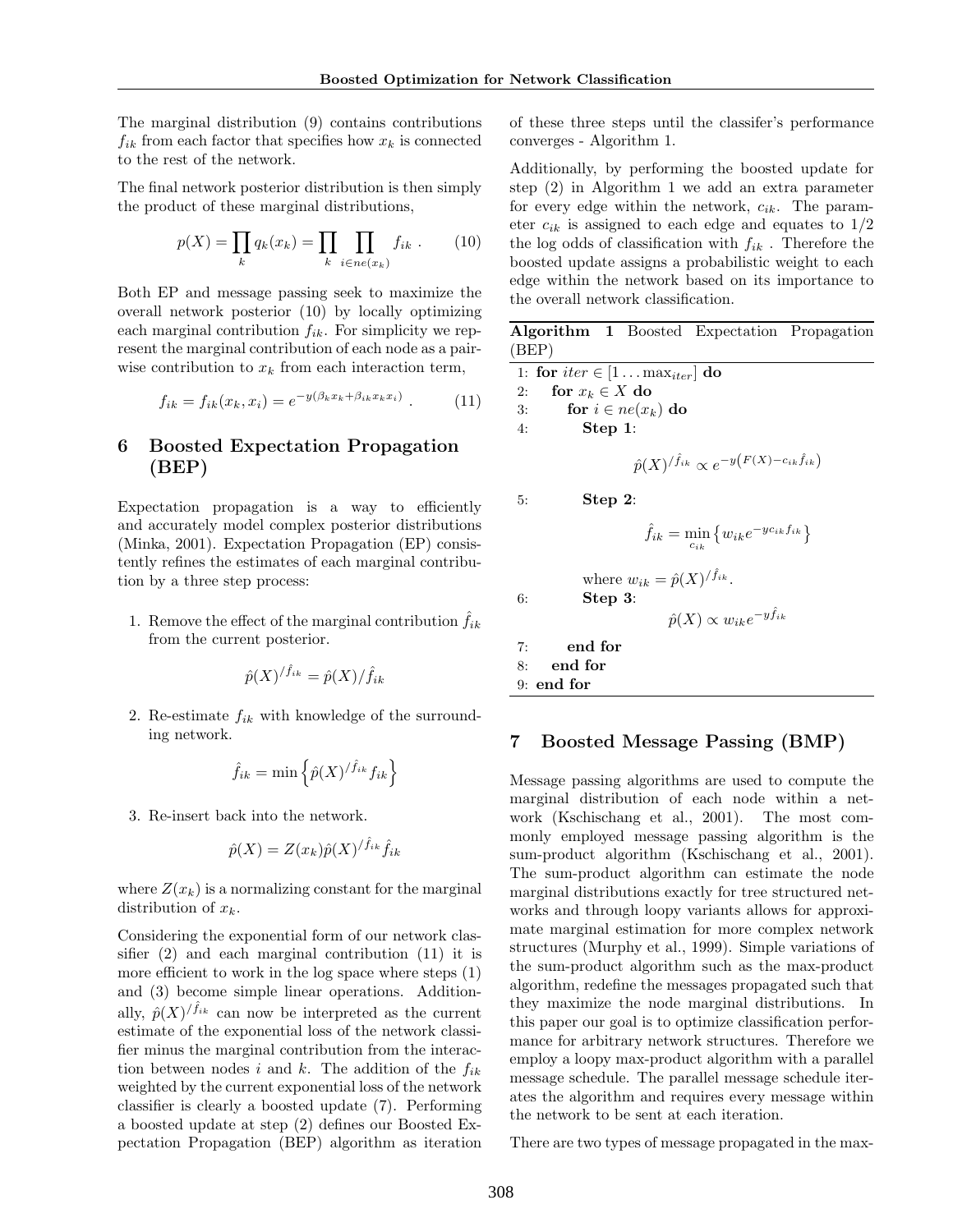product algorithm:

1. From an original node  $x_k$  to factor node  $f_{ik}$ :

$$
\mu_{x_k \to f_{ik}} = \prod_{\substack{j \in ne(x_k) \\ j \neq i}} \mu_{f_{jk} \to x_k} \tag{12}
$$

2. From a factor node  $f_{ik}$  to original node  $x_k$ :

$$
\mu_{f_{ik}\to x_k} = \max \left\{ f_{ik}(x_k, x_i) \prod_{\substack{j \in ne(f_{ik}) \\ j \neq k}} \mu_{x_j \to f_{ik}} \right\}
$$
(13)

The action of the first message  $\mu_{x_k \to f_{ik}}$  (12) is to remove the effect of *fik* from the marginal distribution at  $x_k$  and the action of the second message  $\mu_{f_{ik}} \to x_m$  $(13)$  is to re-estimate  $f_{ik}$  with the knowledge of local network structure of *fik*.

We note here that the nodes and the factors are identical to those used in EP (Section 6). It is also known that for node marginalization with the sum-product algorithm the messages sent in loopy message passing are identifical to the EP updates (Minka, 2001). However we point out here that when considering marginal maximization the information contained within the weights used to optimize each factor at each iteration of EP and loopy message passing are different. We show this by expanding the BEP weights  $\hat{p}(X)^{/\hat{f}_{ik}}$  to show the contribution made from each node within the network,

$$
\hat{p}(X)^{/\hat{f}_{ik}} = \prod_{\substack{j \in ne(f_{ik}) \\ j \neq k}} \hat{f}_{jk} \prod_{m \neq k} \hat{f}_m . \tag{14}
$$

The BEP weights (14) have two terms: the first being the marginal contributions to node  $x_k$  excluding the component currently being re-estimated *fik*; and the second being the combined marginal distributions of all network nodes except  $x_k$ . The first term in  $(14)$ is exactly the messages passed to a factor node *fik* in BMP (13). This allows the BEP optimization step (Step 2 in Algorithm 1) to be expressed in terms of the BMP messages (15):

$$
\hat{p}(X)^{/\hat{f}_{ik}} f_{ik} = \min_{c_{ik}} \left\{ f_{ik} \prod_{\substack{j \in ne(f_{ik}) \\ j \neq k}} \mu_{x_j \to f_{ik}} \prod_{m \neq k} \hat{f}_m \right\}
$$
\n(15)

If we were to consider node marginalization with respect to  $x_k$  and use the sum-product algorithm rather than BMP's max-product algorithm, the minimization

operation in (15) would be replaced with a summation. Therefore as the term  $\prod_{m \neq k} f_m$  in (15) does not involve  $x_k$  it would be constant and could be removed from the summation. The EP and message passing updates would now be the same (Minka, 2001, Bishop, 2006). However we are considering a minimization problem where the second term in the BEP update corresponds to the exponential loss of the network classifier excluding node  $x_k$  and cannot be removed from the minimization operation. Therefore to optimize classification performance the weights propagated through the network by BEP and BMP are different.

The effect of the additional network terms within the BEP weights is that the boosted update in BEP is adding  $\hat{f}_{ik}$  to the full network ensemble involving all terms except *fik*. Message passing however only provides local network messages at each optimization step (13). Therefore, using a boosted update as the optimization step in  $(13)$  is adding the new estimate of  $f_{ik}$ only to the current ensemble of local messages. This means that using BMP to propagate messages through the network is essentially building one boosted ensemble along every edge of the network in both directions. This leads to our boosted message passing algorithm - Algorithm 2.

The implications of using a boosted update as the optimization step in a loopy message passing algorithm is that each message now becomes a boosted ensemble with a size equal to the number of iterations performed. Therefore we have additional space requirements as we are required to maintain a history of each message propagated.

| <b>Algorithm 2</b> Boosted Message Passing (BMP)                                                                  |  |  |  |  |  |
|-------------------------------------------------------------------------------------------------------------------|--|--|--|--|--|
| 1: for $iter \in [1 \dots max_{iter}]$ do                                                                         |  |  |  |  |  |
| 2: For all messages from $x_k$ to $f_m$ :                                                                         |  |  |  |  |  |
| $\mu_{x_k \to f_{ik}}^{iter} = \prod \left[ e^{-yc_{ik}f_{ik}} \right]^{iter-1}$<br>$j \in ne(x_k)$<br>$i \neq i$ |  |  |  |  |  |

3: For all messages from  $f_m$  to  $x_k$ :

$$
\mu_{f_{ik}\to x_k}^{iter} = \min_{c_{ik}} \left\{ \left( w_{ik}^{iter-1} \right) e^{-y c_{ik} f_{ik}} \right\}
$$
  
where 
$$
w_{ik}^{iter-1} = \prod_{\substack{j \in ne(f_{ik}) \\ i \neq k}} \mu_{x_j \to f_{ik}}^{iter-1}
$$

4: **end for**

### **8 Convergence and Complexity**

We assess the convergence of BEP and BMP using the conditional Kullback Leiblier divergence (CKL). Given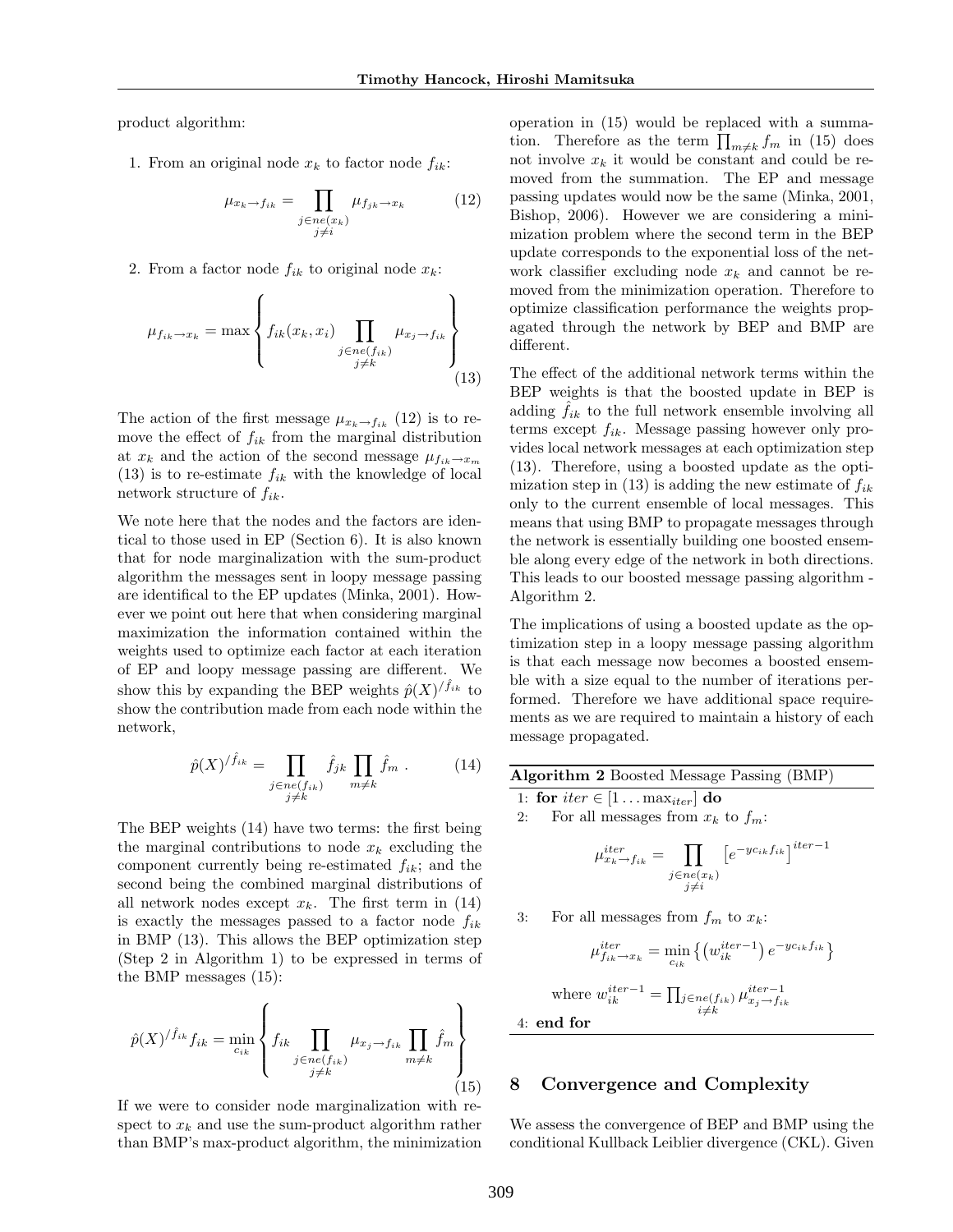a two conditional distributions  $P(X|y)$  and  $Q(X|y)$ the conditional Kullback Lieblier divergence is:

$$
CKL(P||Q) = \sum_{y,X} P(X|y) \log \frac{P(X|y)}{Q(X|y)}\tag{16}
$$

We motivate the choice of the CKL by observing that both boosting and logistic regression in the standard setting have been shown to be optimizers for the CKL (Kivinen and Warmuth, 1999, Lebanon and Lafferty, 2002). Furthermore, the CKL allows us to explicitly state the probabilistic form of our network classifier.

**Proposition 1** *If we assume the true distribution of our network classifier is Q*(*X|y*) *which we want accurately approximate with*  $P(X|y)$ *. We further assume*  $P(X|y)$  *has the same factorization as*  $Q(X|y)$  *and each factor of P*(*X|y*) *is modeled with an exponential loss potential,*

$$
P(X|y) = \frac{1}{Z(X)} \prod_{k} e^{-yf_k} , Q(X|y) = \prod_{k} q_k \quad (17)
$$

*where*  $Z(X)$  *is a normalizing constant for*  $P(X|y)$ *. We propose that approximating each true factor q<sup>k</sup> with a boosted update to get f<sup>k</sup> will optimize the conditional Kullback-Leilber divergence.*

To address Proposition 1 we express the CKL (16) in terms of our assumed distributions (17) to get:

$$
CKL = \sum_{y,X} P(X|y) \sum_{k} \left[ -y f_k - \log Z(X) q_k \right] \quad (18)
$$

We now state that the true distribution should perfectly classify the response *y* which results in  $q_k =$ 1 *∀ y*. Therefore we only need to consider the terms from  $P(X|y)$ :

$$
CKL = -N \log Z(X) - \sum_{y,X} yF(X)P(X|y) \qquad (19)
$$

Given that  $Z(X)$  is simply the exponential loss  $Z(X) = \sum_{i=1}^{N} e^{-y_i F(X_i)}$  and  $P(X|y)$  is the normalized exponential loss, we see that the magnitude of  $Z(X)$ and  $P(X|y)$  will decrease exponentially as  $yF(X)$  increases. Furthermore as the boosting can only increase  $yF(X)$  linearly, the second term in (19) will be dominated by  $P(X|y)$ . Therefore increasing  $yF(X)$  with a boosted update will reduce the magnitude of both terms in (19) and the CKL will approach 0. This finding confirms Proposition 1 and agrees with previous research by (Kivinen and Warmuth, 1999, Lebanon and Lafferty, 2002).

Both BEP and BMP update the same number of marginal contributions at each iteration by computing 2*E* logistic regressions, where *E* is the number of

edges in the network. As we are using the standard Iteratively Reweighted Least Squares (IRLS) optimizer for each logistic regression this takes *O*(*EKN*<sup>2</sup> ) where *K* is the number of variables in each logistic regression and *N* is the number of observations. The high computation cost of both methods means that we require a good indicator for convergence. We see that optimizing the CKL is proportional to optimizing the exponential loss of the entire network classifier. However the exponential loss does not contain the linear term  $yF(X)$  that dampens the CKL it will converge faster. Therefore considering time and space limitations in practice the relative change in exponential loss as a good approximate measure to assess convergence.

### **9 Experiments**

We assess the performance of BEP and BMP we embed a simulated exponentially distributed network within a noise distribution. Our simulated network model has the form,

$$
p(X) = \prod_{i} e^{\theta_i x_i + \sum_{j \in ne(x_i)} \theta_{ij} x_i x_j}
$$
 (20)

where  $\theta$  are the parameters of the network,  $X \in$  ${-1, 1}$  and the network neighbors  $ne(x_i)$  are defined over a 2D grid.

To simulate our model *N* observations for each predictor variable *x<sup>i</sup>* are generated as random draws from a uniform distribution such that each  $x_i \in \{-1, 1\}$ . Then parameters  $\theta$  are also drawn from a random uniform  $\theta \in [-1, 1]$ . All observations from our network model distribution are then assigned the response label  $y = 1$ . Then our noise distribution is generated as *N* observations for each predictor variable *x<sup>i</sup>* taken from a random continuous uniform distribution Unif{ $min(X|y = 1)$ *,*  $max(X|y = 1)$ } and are assigned the response label  $y = -1$ . These two datasets are augmented to create our base classifier distribution where the task is to correctly classify the observations of the network from the noise distribution.

However we wish to assess the performance of BEP and BMP given the same underlying data distribution but under varying network interaction strengths. To do this we hold the data distribution *X* and *θ* constant and apply a scaling parameter  $\alpha$  across all theta  $\theta_{ij} =$  $\alpha \theta_{ij}$ . We then generate different network distributions by increasing  $\alpha$  from 0.5 to 3 in increments of 0.25. By maintaining the same underlying data distribution and network structure, as we increase  $\alpha$  the network interactions become stronger and classification should become easier.

The performance of BEP and BMP is evaluated using the Area Under the Curve (AUC) of Receiver Oper-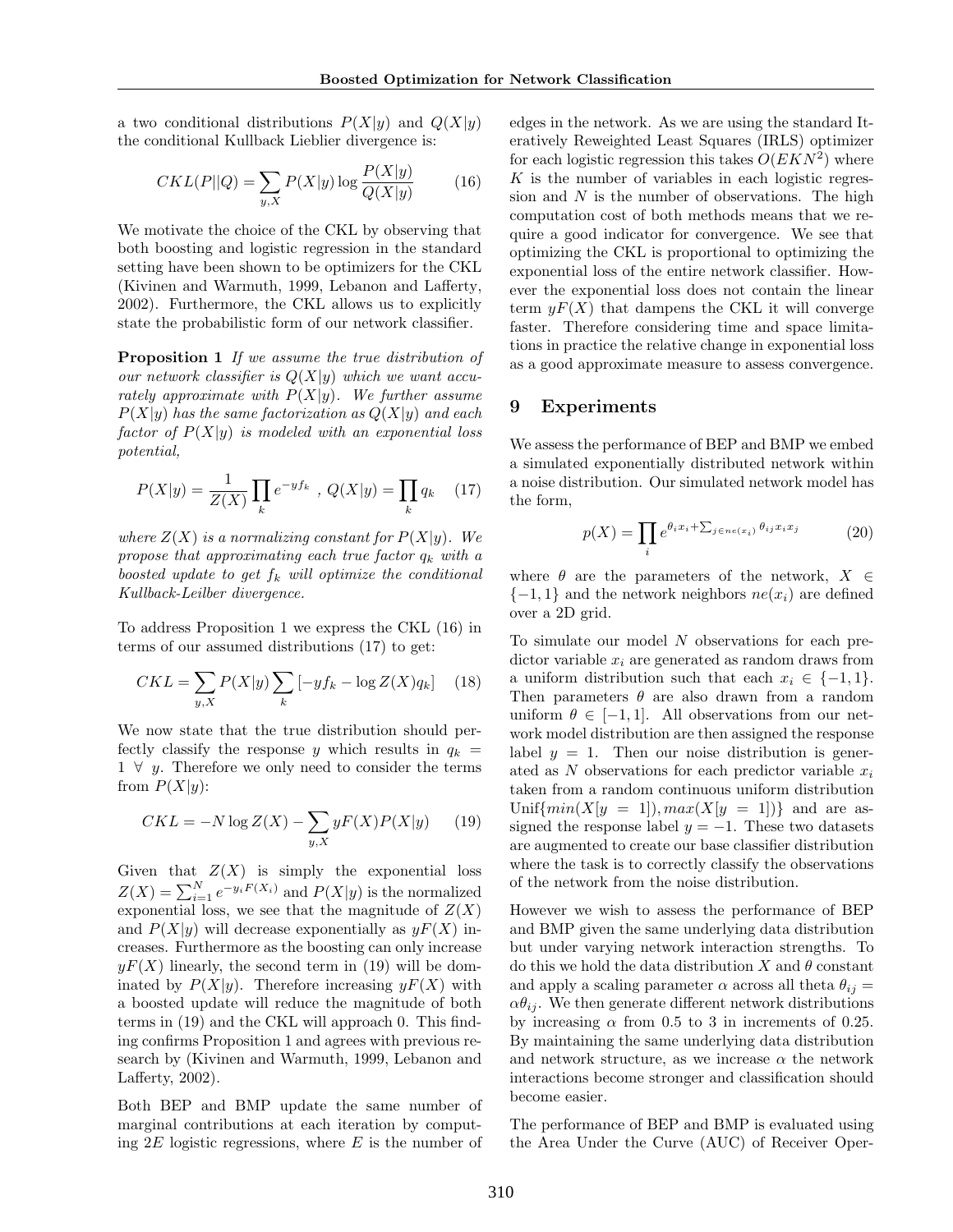

Figure 2: Mean AUC for all models for three grid sizes. The x-axis is the network scaling factor *α*. Larger AUC means better performance.

ating Curve (ROC). We compare the mean AUC of BEP and BMP from 5 separate runs of 5 fold crossvalidation with the following logistic regression models:

- **LNC**: The complete network classifier model stated in (2) and solved with the standard IRLS algorithm.
- **FNC**: A bagged logistic network classifier model which factorizes the NC model (4) and optimizes each node classifier independently.
- **RIDGE.NC**: The LNC model with a ridge penalty (Park and Hastie, 2007a).
- **LASSO.NC**: The LNC model with a lasso penalty (Tibshirani, 1996).
- **ELASTIC.NC**: The LNC model with an elastic net penalty which is a combination of the ridge and lasso penalties (Zou and Hastie, 2005).

All non-penalized logistic regressions were performed with the *glm* package in R (Ihaka and Gentleman, 1996). The RIDGE.NC implementation used was found in the *stepPlr* R package (Park and Hastie, 2007b) and the LASSO.NC and ELASTIC.NC implementations were found in the *glmnet* R package (Friedman et al., 2009).

We note here that the connection between network classifiers and logistic regression has been well established for Bayesian networks (Greiner et al., 2005, Roos et al., 2005). Further the link between boosting through logistic regression to Bayesian networks has already been exploited by ensemble methods that use Bayesian network classifiers as a base learner (Jing et al., 2008). However the main thrust of this previous work is network structure learning which limits the complexity of the networks considered. Due to their assumption of simple network structures we cannot compare either BEP or BMP to these methods.

## **10 Results and Discussion**

The performances of all models are compared on 3 grid sizes 8, 10 and 12 and the results are presented in Figure 2. Observation of Figure 2 quickly shows BMP to be the superior model over all grid sizes and for increasing network strengths. The fact that BMP is outperforming all other models is not surprising given the model's increased complexity which requires the construction of a boosted ensemble classifier for each message sent. BEP has a similar performance profile to BMP however only shows increased performance compared to the benchmark methods in the middle network strength range between 1 and 2.5.

The performance drop between BEP relative to BMP can be explained by the amount of classification information contained within the boosted weights supplied at each optimization step (14, 15). The weights supplied to BEP at each iteration contain terms from the entire network posterior. Therefore, if the current BEP model is performing well the boosted weights used to update each marginal contribution classifier will be sparse. This sparse weight distribution will reduce the size of the new marginal contribution to be added to the ensemble. This reduction of the marginal